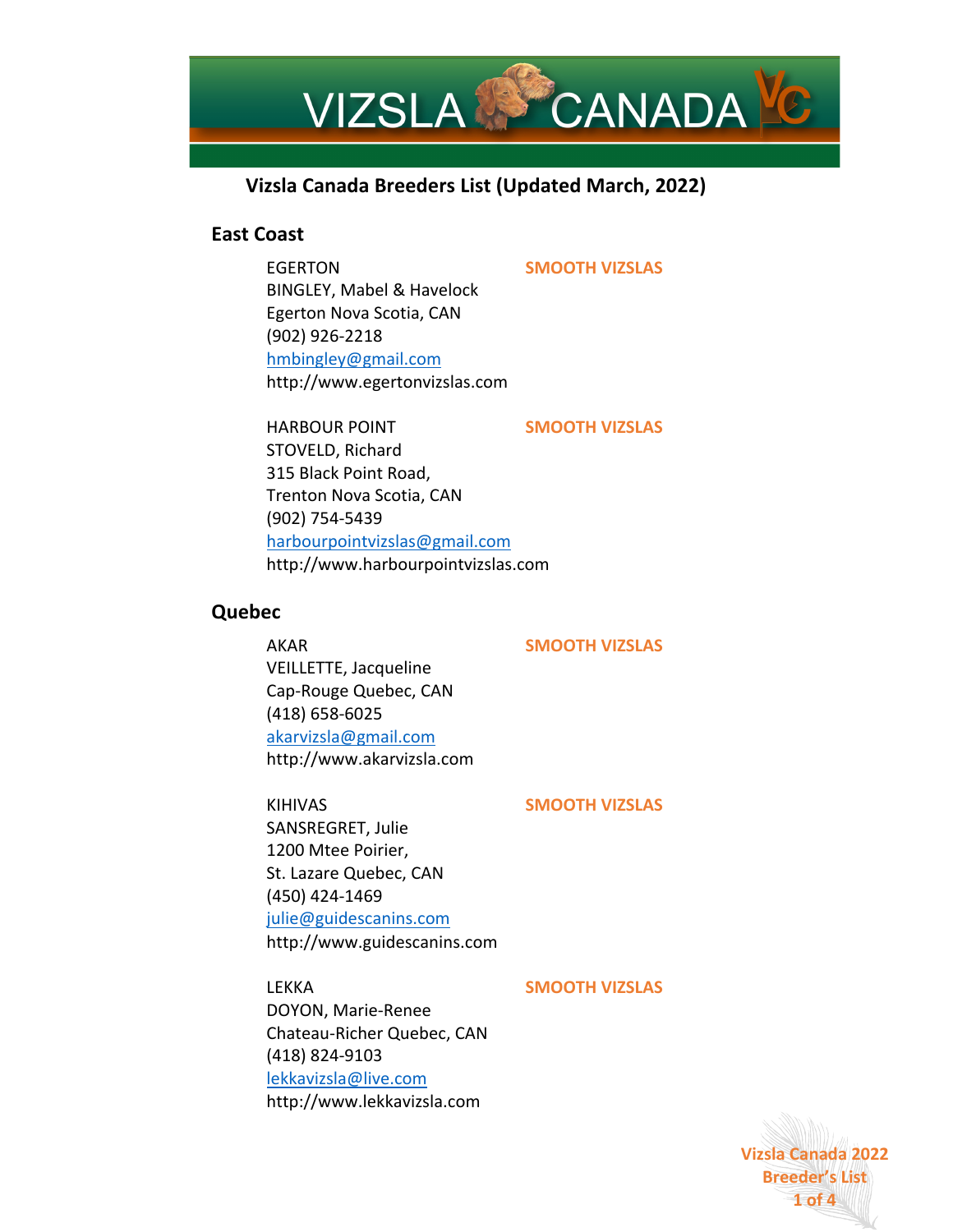

Quebec cont'd

ÖRÖKKÉ **SMOOTH VIZSLAS** BOUCHARD, Sébastien Saint-Lazare, Quebec, CAN (514) 776-8647 info@orokkevizslas.com http://www.orokkevizslas.com

## **Ontario**

LIENROC REG'D **SMOOTH VIZSLAS** CORNEIL, Terri & Greg Cayuga, ON, CAN (905) 512-8727 lienrocvizslas@gmail.com http://www.lienrocvizslas.ca

CALABRI **SMOOTH VIZSLAS** TANZI, Tina Coldwater, ON, CAN info@calabrivizslas.com http://www.calabrivizslas.com

BONNETERRE **SMOOTH VIZSLAS** ROWAN, Ray 17 Fire Route 32 North Kawartha, ON, CAN (705) 877-9997 raystoneylake@sympatico.ca http://www.vizslabonneterrekennel.com

DREAMVIZSLAS **SMOOTH & WIRE-HAIRED VIZSLAS** CRAWFORD-TESTEN, Cheri St. Williams, ON, CAN (519) 586-7707 dreamacres@bell.net http://www.dreamvizslas.com

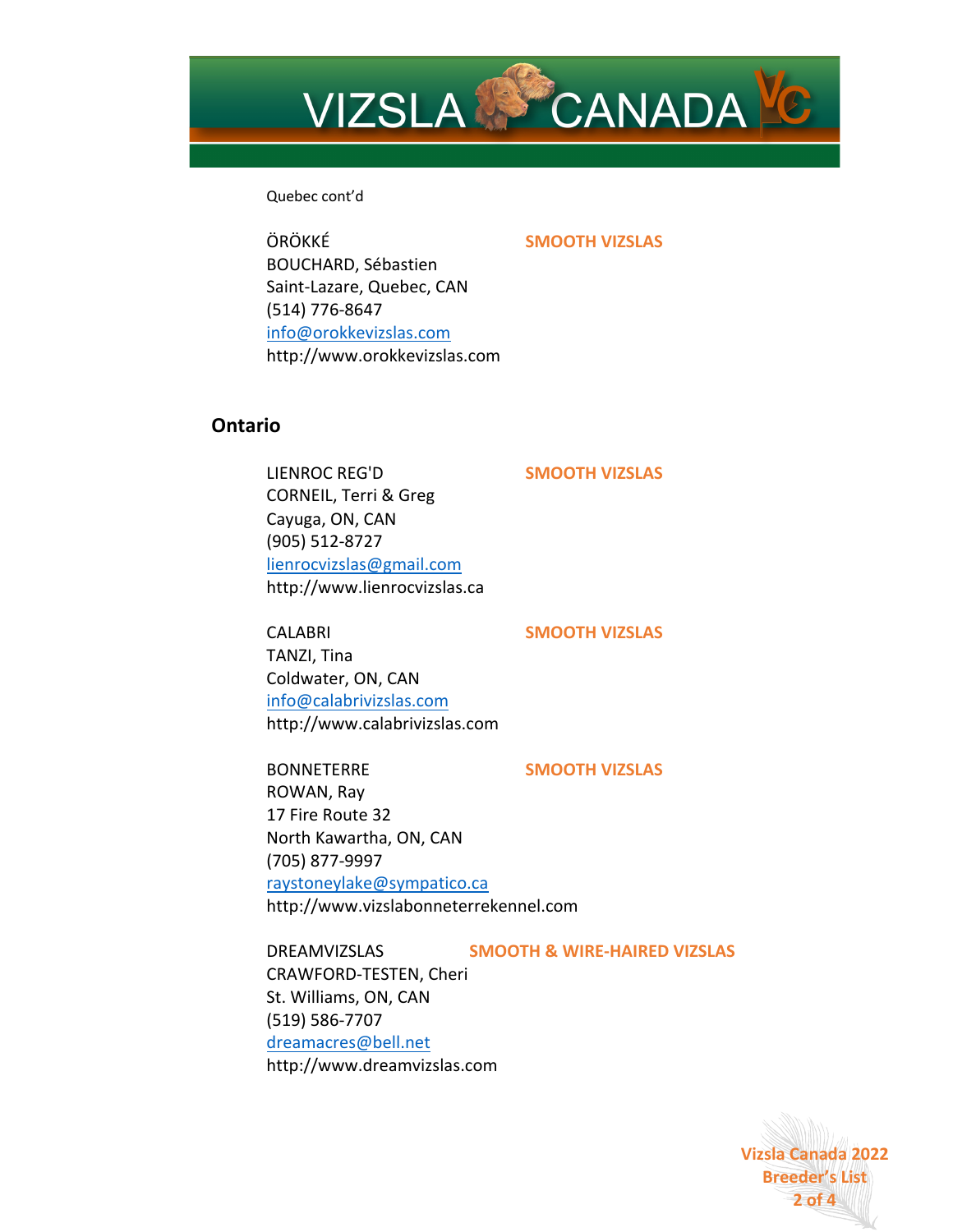

### Ontario cont'd

### SARGA **WIRE-HAIRED VIZSLAS**

SAGH, Anton & Regina 19228 Kenyon Concession Road 6 Alexandria, ON, CAN (450) 689-4519 anton.sagh@hotmail.com http://sargakennels.com

STONEY LAKE **SMOOTH VIZSLAS**  BENNETT, Jennifer North Kawartha/Stoney Lake, ON, CAN (705) 930-1996 stoneylakevizsla@gmail.com stoneylakevizsla.com

#### **Prairies/Western/USA**

COMYNARA (Perm Reg'd) **SMOOTH VIZSLAS** Dr. Susan Mulley Pasadena, California USA Guelph, ON, CAN AKC Breeder of Merit comynaravizslas@gmail.com https://www.pacificvizslas.com

### CINCOTT **SMOOTH VIZSLAS**

TAYLOR, Scott & Cindey 9868 Victoria Street Hosmer, BC CAN V0B 1M5 (250) 423-0551 scott@cincott.com www.concottvizslas.com

PANNONIA **WIRE-HAIRED VIZSLAS**

GATES, Tanya Rose 16 Antwerp Street, Whitehorse, YT CAN Y1A 3B7 (867) 333-0404 onpointyukon@icloud.com (Website pending)